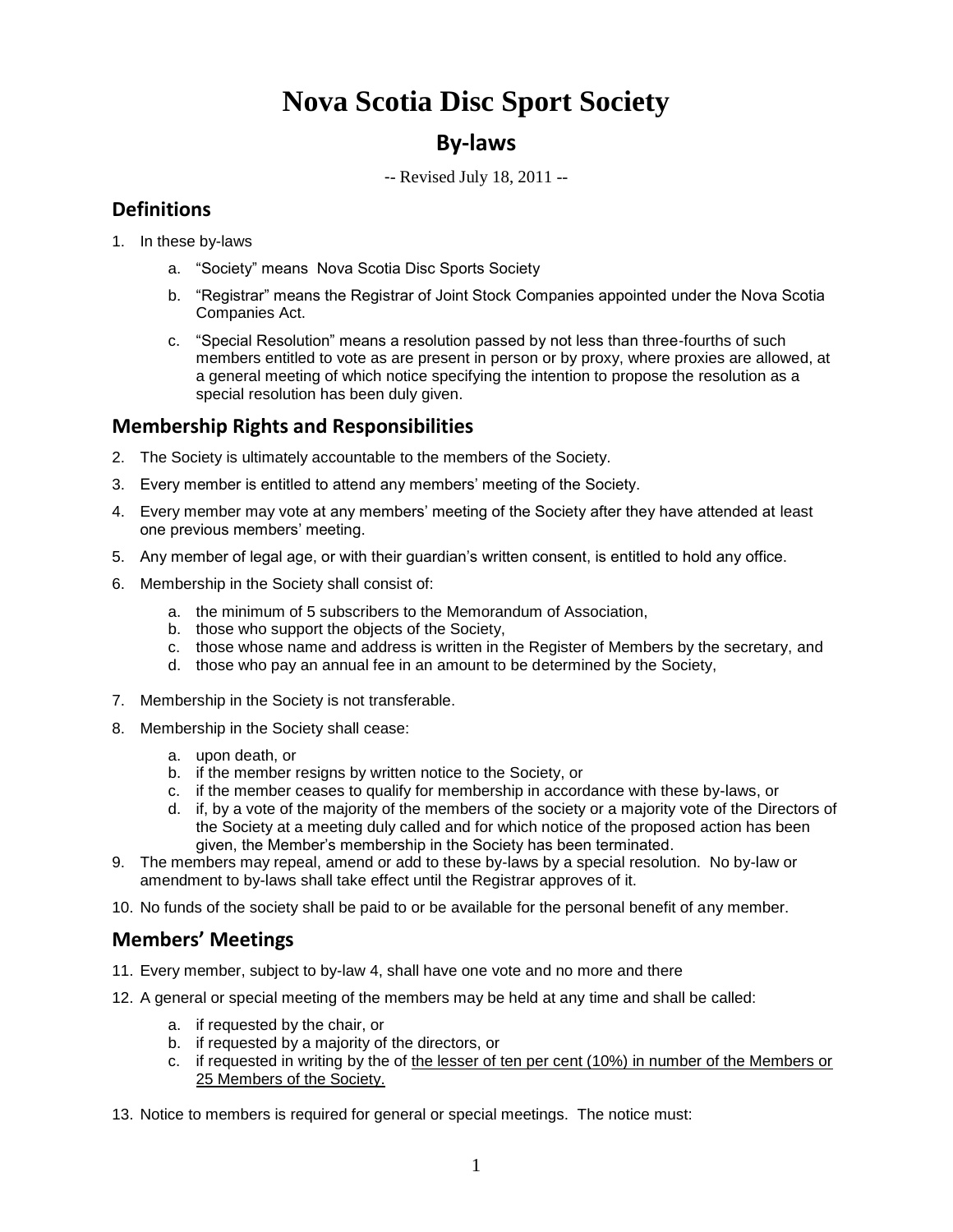Nova Scotia Disc Sport Society Bylaws

- a. specify the date, place and time of the meeting,
- b. be given to the members seven (7) days prior to the meeting,
- c. be given to the members by newsletters, newspapers, television, radio, e-mail, telephone, fax and/or other electronic means,
- d. specify the nature of business, such as the intention to propose a special resolution, and
- e. the non-receipt of notice by any member shall not invalidate the proceedings.
- 14. An annual general meeting shall be held within three months after every fiscal year end and notice is required which must:
	- a. specify the date, place and time of the meeting,
	- b. be given to the members fourteen (14) days prior to the meeting,
	- c. be given to the members by newsletters, newspapers, television, radio, e-mail, telephone, fax and/or other electronic means,
	- d. specify the intention to propose a special resolution, and
	- e. the non-receipt of notice by any member shall not invalidate the proceedings.
- 15. At the annual general meeting of the Society the following items of business shall be dealt with and shall be deemed ordinary business and all other business transacted shall be deemed special business:
	- a. minutes of the previous annual general meeting,
	- b. consideration of the annual report of the directors,
	- c. consideration of the annual financial report of the Society,
	- d. the appointment of auditors for the ensuing year, and
	- e. election of directors,
- 16. Quorum shall consist of the lesser of ten per cent (10%) in number of the Members or 25 Members of the Society. No business shall be conducted at any meeting unless a quorum is present to open the meeting and, upon request, before any vote.
- 17. If a meeting is convened as per by-law 12(a) or 12(b) and quorum is not present within one-half hour from the time appointed for the meeting, it shall be adjourned to such time and place as a majority of the members present shall decide. Notice of the new meeting shall be given and at the adjourned meeting the members present shall constitute quorum only for the purpose of winding up the Society.
	- a. If a meeting is convened at the request of the members as per by-law 12(c) and quorum is not present within one-half hour from the time appointed for the meeting, it shall be dissolved.
- 18. The President, or in his/her absence, the Vice-President, or in the absence of both of them, any member appointed from among those present, shall preside as Chair at members' meetings.
- 19. Where there is an equality of votes
- 20. The Chair may, with the consent of the meeting, adjourn any meeting. No business shall be transacted at the subsequent meeting other than the business left unfinished at the adjourned meeting unless notice of such new business is given to the members.
- 21. At any meeting a declaration by the Chair that a resolution has been carried is sufficient unless a poll is demanded by at least three members. If a poll is demanded it shall be held by show of hands or by secret ballot as the Chair may decide.

#### **Directors**

- 22. Any member of the society shall be eligible to be elected a director of the Society and a director of the society shall be a member.
- 23. The number of directors shall be 5 The subscribers to the Memorandum of Association of the Society shall be the first directors of the Society.
- 24. Directors shall retire from office at the end of each annual general meeting at which their successors are elected. Retiring directors shall be eligible for re-election. Directors shall be elected to one (1) year terms.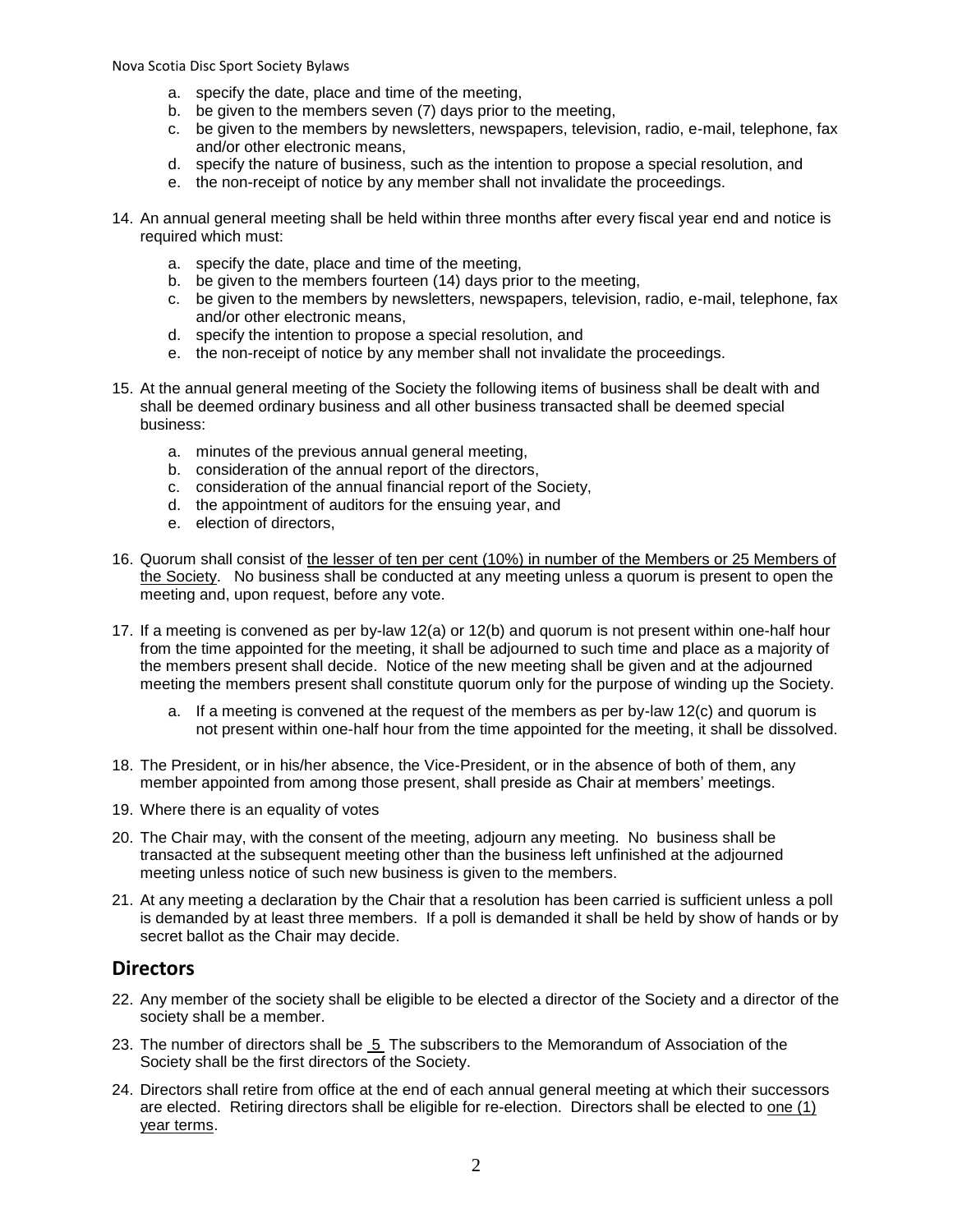Nova Scotia Disc Sport Society Bylaws

- 25. If a director resigns his/her office or ceases to be a member in the Society, his/her office as director shall be vacated and the vacancy may be filled for the unexpired portion of the term by the board of directors from among the members of the Society.
- 26. The members may, by special resolution, remove any director and appoint another person to complete the term of office.
- 27. The management of the Society is the responsibility of the directors. In particular, the directors may engage a General Manager, and determine his/her duties, responsibilities and remuneration.
- 28. The directors may appoint an executive committee and other committees as they see fit.
- 29. Directors who have, or could reasonably be seen to have, a conflict of interest have a duty to declare this interest. The declaration should be made to the members
	- a. upon nomination, and
	- b. if serving as a director, when the possibility of a conflict is realized.
- 30. A conflict of interest does not prevent a member from serving as a director provided that he/she withdraws from the decision making on matters pertaining to that interest. The withdrawal should be recorded in the minutes.

#### **Directors' Meetings**

- 31. The board of directors shall meet no less than one (1) times each year.
- 32. A meeting of directors may be held at the close of every annual general meeting without notice for the purpose of electing officers. For all other board meetings, notice is required and must:
	- a. specify the date, place and time of the meeting,
	- b. be given to the directors seven (7) days prior to the meeting,
	- c. be given to the directors by newsletters, radio, public bulletin boards, e-mail, telephone,fax and/or other electronic means,
	- d. the non-receipt of notice by any director shall not invalidate the proceedings.
	- e. Notice can be waived for board meetings with the unanimous approval of the Board.
- 33. Quorum shall consist of three (3) of the directors. No business shall be conducted at any meeting of the board of directors unless a quorum is present to open the meeting and, upon request, before any vote.
- 34. The President or, in his/her absence, the Vice-President or, in the absence of both of them, any director appointed from among the directors shall preside as Chair of the Board.
- 35. At directors' meetings, where there is an equality of votes the chair shall have a casting vote in addition to the vote he/she has as a member.

## **Officers**

- 36. The officers shall be elected by the directors and shall be a President, a Vice-President, a Treasurer and a Corporate Secretary. The offices of Treasurer and Corporate Secretary may be combined.
- 37. One of the officers shall be the President. The President shall be responsible for the effectiveness of the board and shall perform other duties as assigned by the members or the directors.
- 38. One of the officers shall be the Vice-President. The Vice-President shall perform the duties of the Chair during the absence, illness or incapacity of the President, or when the Chair may request him/her to do so.
- 39. One of the officers shall be the Corporate Secretary. The Corporate Secretary shall:
	- a. have responsibility for the preparation and custody of all books and records including:
		- i. the minutes of members' meetings,
		- ii. the minutes of directors' meetings,
		- iii. the register of members, and
		- iv. filing the annual requirements with the office of the Registrar, and